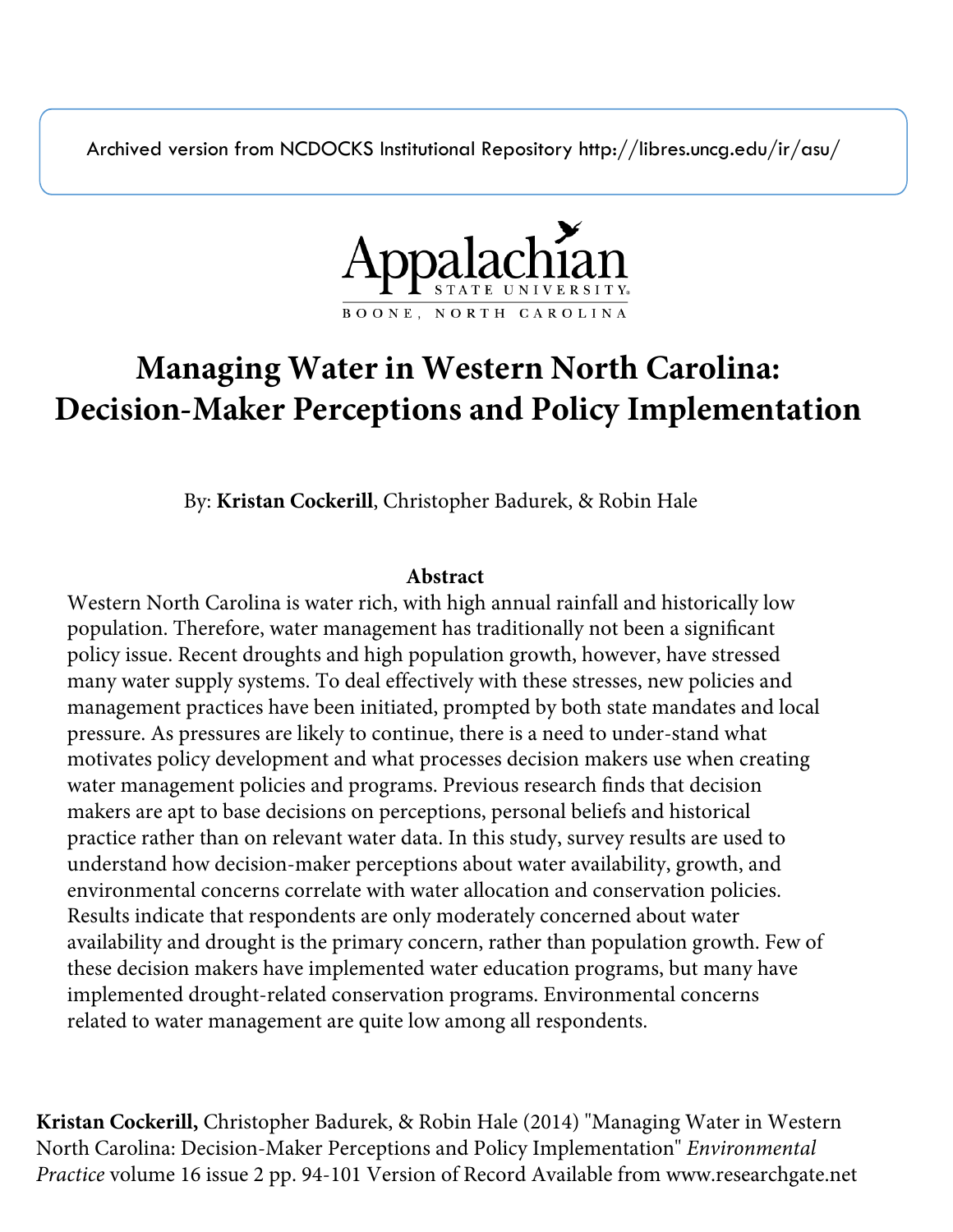### $\mathbf{P}_{\text{opulation growth, climate change, and recent droughts}}$ are beginning to increase attention toward water quantity issues, even in the historically humid Southeast. As Feldman (2009) notes, the idea that "western water problems mostly revolved around inadequate water quantity while humid areas' problems were related to water quality, is no longer a valid distinction, if it ever was." In western North Carolina, the population is growing rapidly, with some counties experiencing up to a 20% increase in population between 2000 and 2010 [United States (US) Census Bureau, 2010]. Droughts in 2002–2003, 2007–2008, and 2010 reduced the available water supply temporarily throughout the region (Hagevik and Badurek, 2011). Increased population and a decrease in available water have stressed many water supply systems in this region. To deal effectively with these stresses, many new policies and management practices have been initiated, prompted by both state mandates and local pressure. Water management has generally not been well documented throughout the region nor understood by those outside the decision-making process. Therefore, there is a need to understand the drivers of these policies and what influences decision makers when creating policies or programs. Because population continues to grow and climate change is increasing the uncertainty surrounding water supplies in this region, this study sought to better understand (a) how decision makers perceive their water supply; (b) the perceived relationships among water supply, growth, and environmental impacts; and (c) how these perceptions correlate with policies for distributing (allocating) water and establishing conservation or education programs.

#### Previous Work

Historically, finding a new water supply has been a favored water management practice, as this has allowed water management to remain largely invisible to the general public—water is simply always available (Gleick, 2002;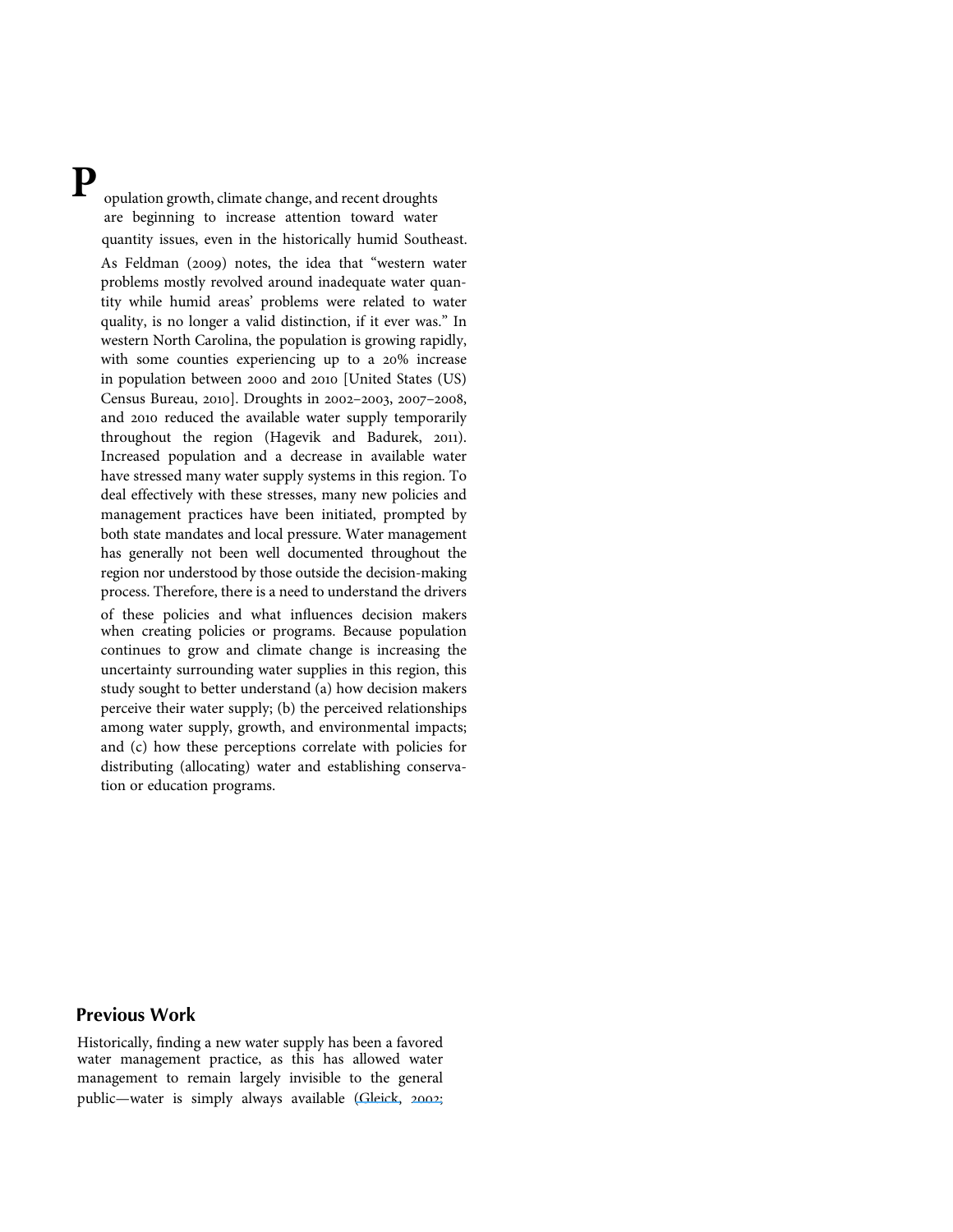[Larson, Gustafson, and Hirt,](https://www.researchgate.net/publication/231890006_Insatiable_Thirst_and_a_Finite_Supply_An_Assessment_of_Municipal_Water-Conservation_Policy_in_Greater_Phoenix_Arizona_1980-2007?el=1_x_8&enrichId=rgreq-f91298bf66c907e53cf8961c363db734-XXX&enrichSource=Y292ZXJQYWdlOzI3MTQwNDY3MDtBUzozNDIwNDYzODU2ODg1NzZAMTQ1ODU2MTYyMTQwMg==) [2009](#page-8-0)). These supply-side approaches are top–down, relying on controlling water to supply a sufficient volume through infrastructure. The emphasis on supply-side management has contributed to prevalent disconnects among water demand, land use, development, and ecological needs. Much recent literature emphasizes a need to shift to demand-side management, which would use a bottom–up method and encourage consumer responsibility for efficient water use (Butler and Memon, [2006](#page-7-0); [Stakhiv,](https://www.researchgate.net/publication/250140264_Policy_Implications_of_Climate_Change_Impacts_on_Water_Resources_Management?el=1_x_8&enrichId=rgreq-f91298bf66c907e53cf8961c363db734-XXX&enrichSource=Y292ZXJQYWdlOzI3MTQwNDY3MDtBUzozNDIwNDYzODU2ODg1NzZAMTQ1ODU2MTYyMTQwMg==) [1998](#page-8-0); Zetland, [2011](#page-8-0)). In general, suggested management options are not technological in nature, nor do they require a better understanding of hydrologic processes or ecological needs; rather, they address gaps in social organization, political processes, and call for paradigmatic shifts ([Fane and Turner,](https://www.researchgate.net/publication/274678912_Integrated_water_resource_planning_in_the_context_of_climate_uncertainty?el=1_x_8&enrichId=rgreq-f91298bf66c907e53cf8961c363db734-XXX&enrichSource=Y292ZXJQYWdlOzI3MTQwNDY3MDtBUzozNDIwNDYzODU2ODg1NzZAMTQ1ODU2MTYyMTQwMg==) [2010](#page-8-0)). Despite the academic recognition that this shift is potentially beneficial, especially in light of climate change, the demand-side approach has not been widely adopted in water management. The existing literature, therefore, also calls for further research relevant to understanding why certain water policies are chosen ([Agnew,](https://www.researchgate.net/publication/233098317_Waterpower_Politics_and_the_Geography_of_Water_Provision?el=1_x_8&enrichId=rgreq-f91298bf66c907e53cf8961c363db734-XXX&enrichSource=Y292ZXJQYWdlOzI3MTQwNDY3MDtBUzozNDIwNDYzODU2ODg1NzZAMTQ1ODU2MTYyMTQwMg==) [2011](#page-7-0); [Falkenmark,](https://www.researchgate.net/publication/248996952_Towards_integrated_catchment_management_Opening_the_paradigm_locks_between_hydrology_ecology_and_policy-making?el=1_x_8&enrichId=rgreq-f91298bf66c907e53cf8961c363db734-XXX&enrichSource=Y292ZXJQYWdlOzI3MTQwNDY3MDtBUzozNDIwNDYzODU2ODg1NzZAMTQ1ODU2MTYyMTQwMg==) [2004](https://www.researchgate.net/publication/248996952_Towards_integrated_catchment_management_Opening_the_paradigm_locks_between_hydrology_ecology_and_policy-making?el=1_x_8&enrichId=rgreq-f91298bf66c907e53cf8961c363db734-XXX&enrichSource=Y292ZXJQYWdlOzI3MTQwNDY3MDtBUzozNDIwNDYzODU2ODg1NzZAMTQ1ODU2MTYyMTQwMg==); [Olmstead and Stavins,](https://www.researchgate.net/publication/260355942_Comparing_Price_and_Non-Price_Approaches_to_Urban_Water_Conservation?el=1_x_8&enrichId=rgreq-f91298bf66c907e53cf8961c363db734-XXX&enrichSource=Y292ZXJQYWdlOzI3MTQwNDY3MDtBUzozNDIwNDYzODU2ODg1NzZAMTQ1ODU2MTYyMTQwMg==) [2009](#page-8-0); Viviroli et al., [2011](#page-8-0)).

One reason that there has not been a wholesale shift in management approaches is that decision makers are not actively seeking and/or using pertinent information about future issues regarding their water supply. There is ample evidence that water managers in the Southeast, and elsewhere, do not routinely seek or use climate or drought forecast data ([Bolson et al.,](https://www.researchgate.net/publication/257480698_Climate_information_use_among_southeast_US_water_managers_Beyond_barriers_and_toward_opportunities?el=1_x_8&enrichId=rgreq-f91298bf66c907e53cf8961c363db734-XXX&enrichSource=Y292ZXJQYWdlOzI3MTQwNDY3MDtBUzozNDIwNDYzODU2ODg1NzZAMTQ1ODU2MTYyMTQwMg==) [2013](#page-7-0); [Feldman and Ingram,](https://www.researchgate.net/publication/249622048_Making_Science_Useful_to_Decision_Makers_Climate_Forecasts_Water_Management_and_Knowledge_Networks?el=1_x_8&enrichId=rgreq-f91298bf66c907e53cf8961c363db734-XXX&enrichSource=Y292ZXJQYWdlOzI3MTQwNDY3MDtBUzozNDIwNDYzODU2ODg1NzZAMTQ1ODU2MTYyMTQwMg==) [2009](#page-8-0); Kirchhoff, [2010](#page-8-0); [Lowrey, Ray, and Webb,](https://www.researchgate.net/publication/250221767_Factors_Influencing_the_Use_of_Climate_Information_by_Colorado_Municipal_Water_Managers?el=1_x_8&enrichId=rgreq-f91298bf66c907e53cf8961c363db734-XXX&enrichSource=Y292ZXJQYWdlOzI3MTQwNDY3MDtBUzozNDIwNDYzODU2ODg1NzZAMTQ1ODU2MTYyMTQwMg==) [2009](#page-8-0); O'Connor et al., [2005](#page-8-0); Rayner, Lach, and Ingram, [2005](#page-8-0)). A possible reason for not consulting these relevant data is a lack of concern about the future water supply. In a 2010 survey, only 28% of Florida water utility personnel reported that they expect climate change to affect their water supplies seriously (Rajbhanary et al., [2010](#page-8-0)). A survey of water managers in Georgia, Florida, and Alabama found moderate concern about water system vulnerability to climate change ([Bolson et al.,](https://www.researchgate.net/publication/257480698_Climate_information_use_among_southeast_US_water_managers_Beyond_barriers_and_toward_opportunities?el=1_x_8&enrichId=rgreq-f91298bf66c907e53cf8961c363db734-XXX&enrichSource=Y292ZXJQYWdlOzI3MTQwNDY3MDtBUzozNDIwNDYzODU2ODg1NzZAMTQ1ODU2MTYyMTQwMg==) [2013](#page-7-0)). Stroup ([2011](#page-8-0)), however, does find that decision makers, even in humid regions, may be beginning to recognize that variable and changing climate will affect their water resources.

Driving decisions about water management are perceptions that the decision makers hold about their water supply and any perceived risk to that supply. Perceptions about the world around us influence the way all people make decisions—both personal and professional. Perceptions about risk, value, urgency, conflict, and emotions all play important roles in decision making (Shafir, [2007](#page-8-0)). Research on decision making in the political and public policy world

has found that decisions are often based on soft knowledge or perception rather than scientific data. [Caplan \(](https://www.researchgate.net/publication/229634017_Factors_Associated_With_Knowledge_Use_Among_Federal_Executives?el=1_x_8&enrichId=rgreq-f91298bf66c907e53cf8961c363db734-XXX&enrichSource=Y292ZXJQYWdlOzI3MTQwNDY3MDtBUzozNDIwNDYzODU2ODg1NzZAMTQ1ODU2MTYyMTQwMg==)[1976](#page-8-0)) interviewed federal decision makers representing a wide range of departments and found that even when given scientific information, the decision makers would disregard that information if it conflicted with their individual perceptions of reality. A solid body of literature from across diverse disciplines documents that decision making is often influenced more strongly by preexisting beliefs than by the immediate conditions (Cockeril[l, i](#page-8-0)n press; Harris, [1994](#page-8-0); [Kaiser and Fuhrer,](https://www.researchgate.net/publication/229737822_Ecological_Behavior) [2003](#page-8-0); Labianca, Gray, and Brass, [2000](#page-8-0); MacLean, [2008](#page-8-0); Shepherd and Kay, [2012](#page-8-0)). Further, perceptions have been shown to be more influential in decision making for local rather than global decisions (Shafir, [2007](#page-8-0)).

More specifically, Freeman ([2000](#page-8-0)) argues that two types of knowledge are used in water management: generalizable knowledge and location-specific knowledge. The former is often based on scientific understanding, whereas the latter is based on perceptions and cultural influences. For successful water management, the two must work together. A study of consumers, decision makers, and scientists in Phoenix, Arizona, found very different perceptions about water management among the three groups. While all were concerned about drought and water shortages, each group blamed shortages on different causes: consumers blame other consumers for using too much water, scientists blame weak regulations, and all three groups blame nature—that is, drought. By blaming drought, policy makers are less likely to create conservation-based policies that encourage water use behavior changes (Larson et al., [2009](#page-8-0)).

#### Study Area

This study focuses on a 22-county region, dominated by the Appalachian Mountains, in western North Carolina. Western North Carolina receives 40–50 inches of rain per year. Global climate change models have predicted a wide range of future scenarios in North Carolina, including both increases and decreases in precipitation ([Cowell and Urban,](https://www.researchgate.net/publication/233107559_The_Changing_Geography_of_the_US_Water_Budget_Twentieth-Century_Patterns_and_Twenty-First-Century_Projections?el=1_x_8&enrichId=rgreq-f91298bf66c907e53cf8961c363db734-XXX&enrichSource=Y292ZXJQYWdlOzI3MTQwNDY3MDtBUzozNDIwNDYzODU2ODg1NzZAMTQ1ODU2MTYyMTQwMg==) [201](https://www.researchgate.net/publication/233107559_The_Changing_Geography_of_the_US_Water_Budget_Twentieth-Century_Patterns_and_Twenty-First-Century_Projections?el=1_x_8&enrichId=rgreq-f91298bf66c907e53cf8961c363db734-XXX&enrichSource=Y292ZXJQYWdlOzI3MTQwNDY3MDtBUzozNDIwNDYzODU2ODg1NzZAMTQ1ODU2MTYyMTQwMg==)[0](#page-8-0)). While it is uncertain how much drought frequency and intensity will increase, they are not expected to decrease (State Climate Office of North Carolina, [2012](#page-8-0)).

Despite recent growth trends, this region is still quite rural, with only about 1,000,000 permanent residents. The most populous city has about 85,000 inhabitants (US Census Bureau, [2010](#page-8-0)). Tourism is prevalent, and western North Carolina has a relatively high number of seasonal homes (20.5%) compared to the remainder of North Carolina (13.7%).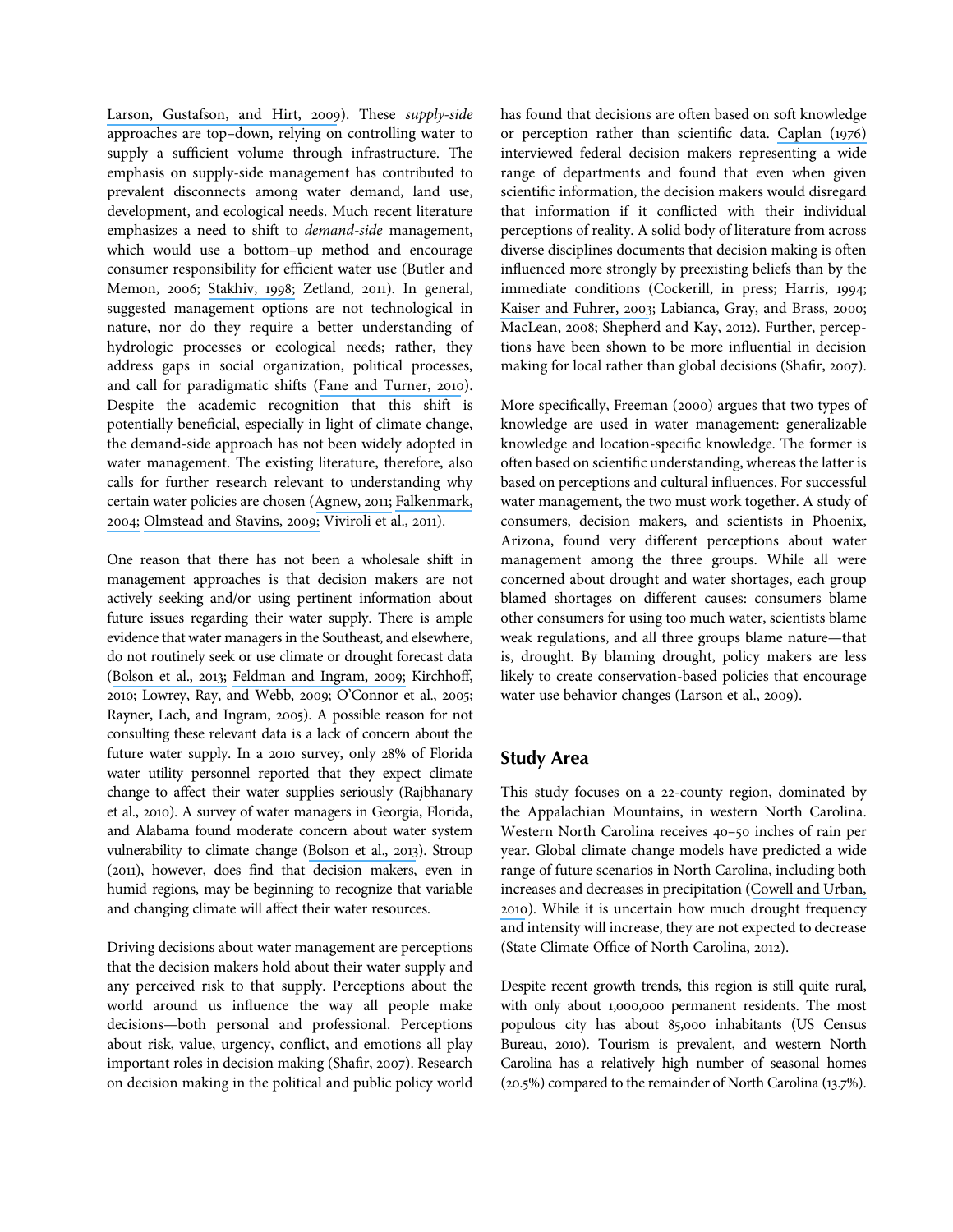

Figure 1. The study area is a 22-county region in western North Carolina, which includes the headwaters for eight watersheds.

Western North Carolina contains the headwaters for eight large watersheds (see Figure 1). Water supply in western North Carolina comes from a combination of groundwater and surface water. Because of the steep, complex topography of the area, few potential dam sites remain, so most of the surface water supply is taken directly from run of the river intakes (High Country Council of Governments, [2010](#page-8-0)).

As noted, this region has experienced serious droughts several times since 2000. The drought of 2002 set many records. During this time, more than 200 municipalities across North Carolina put water restrictions in place. The drought of 2007 was worse than the drought of 2002; in fact, it was the worst since 1895. During the 2007 drought, the North Carolina Division of Water Resources identified 30 municipalities at risk for running out of water, several of which were in western North Carolina (High Country Council of Governments, [2010](#page-8-0)).

### Method

Web-based Snap Surveys (http://www.snapsurveys.com/) was used to collect data about water management practices, growth, and perceptions surrounding water supply and growth in western North Carolina. The survey included 31 primary questions, several of which included a follow-up. Respondents were asked to answer up to 43 questions. The survey was organized into five sections: general questions about respondents and their community, questions about development and growth, questions about water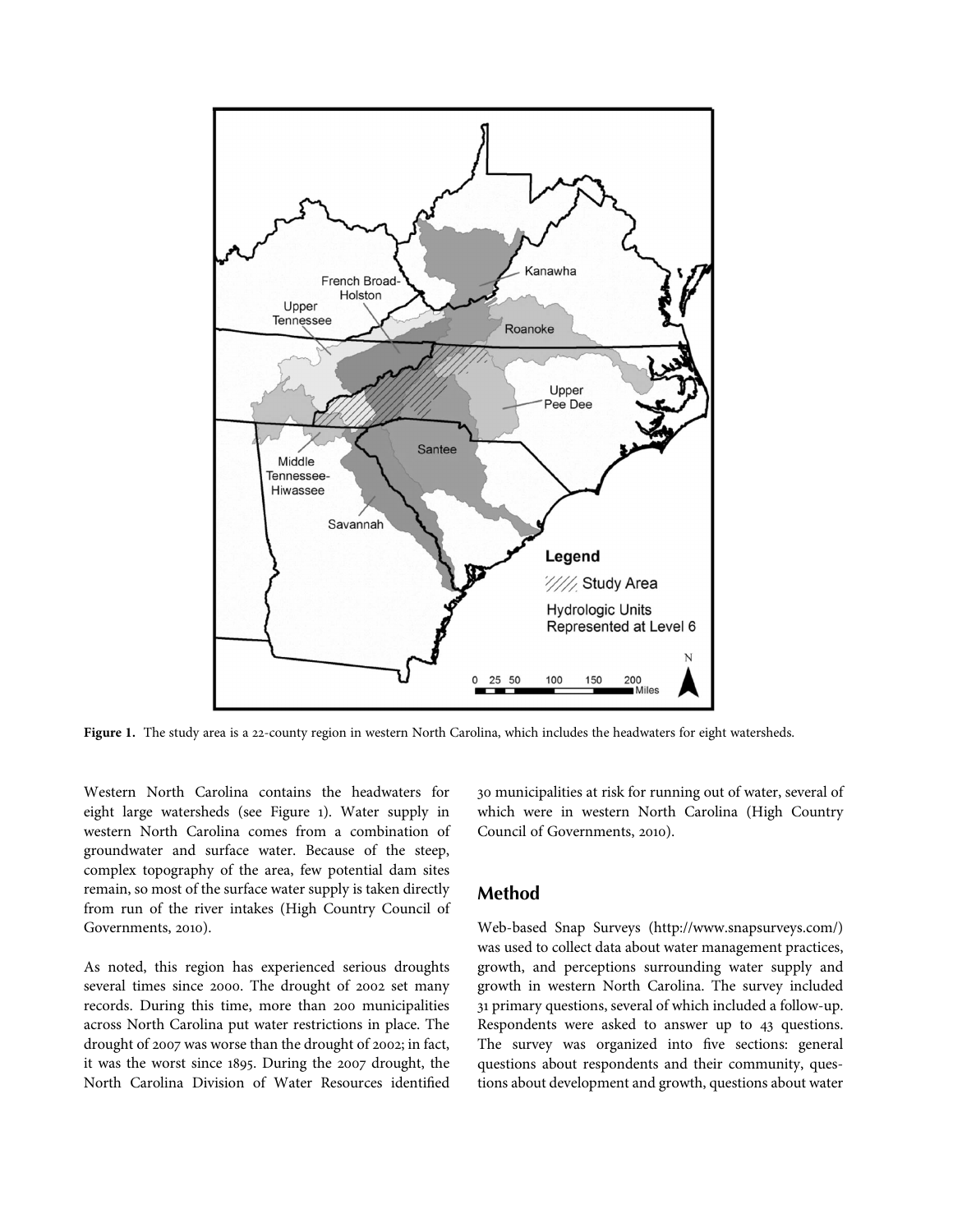availability, and questions regarding policies and programs. The survey data were downloaded from Snap Surveys and imported into SPSS (Statistical Package for the Social Sciences). The methods are similar to those used in other studies examining the perceptions of decision makers in water resource management ([Caplan,](https://www.researchgate.net/publication/229634017_Factors_Associated_With_Knowledge_Use_Among_Federal_Executives?el=1_x_8&enrichId=rgreq-f91298bf66c907e53cf8961c363db734-XXX&enrichSource=Y292ZXJQYWdlOzI3MTQwNDY3MDtBUzozNDIwNDYzODU2ODg1NzZAMTQ1ODU2MTYyMTQwMg==) [1976](#page-8-0); Larson et al., [2009](#page-8-0); [White, Corley, and White,](https://www.researchgate.net/publication/235903918_Water_Managers) [2008](#page-8-0)).

The target audience included decision makers in 11 counties in western North Carolina. E-mail addresses for all elected officials, managers, utility personnel, and planners were collected through the High Country Council of Government and the Land of Sky Regional Council. The individuals in these positions are, collectively, responsible for making water management decisions and/or making decisions that influence water supply use. Ultimately, elected officials have the authority for determining how water is allocated and otherwise managed within their jurisdiction. These individuals, however, rely on guidance from planners, managers, and, if their jurisdiction includes a water utility, then utility personnel are routinely included in the decision-making process.

Managers are typically responsible for implementing the decisions made by the elected bodies and hence are assumed to be familiar with the social, political, and legal implications of water management decisions. The planners generate the plans for land use and economic growth management, which directly and indirectly impact water resources and drive demand. In jurisdictions with water utilities, those personnel have the day-to-day responsibility for managing water supplies and are often a key source of information about water for the planners, managers, and elected officials. Additionally, utility personnel are often responsible for community education about water and for managing water conservation programs. In this region, there are planners, managers, and elected officials who do not have any direct water management responsibilities because water users in their jurisdiction rely entirely on selfsupplied sources, usually from groundwater. There are still, of course, impacts on the physical supply from these individual users, as well as from land use and economic development decisions within these communities.

We e-mailed the project description, a personal invitation to participate in the survey, and a survey link to all 347 decision makers in November 2011, but 55 e-mails bounced, leaving a total potential respondent group of 292 individuals. Two reminder e-mails were sent, and the survey was closed in January 2012. The survey returned 85 responses representing 22 counties and more than 40 municipalities

Table 1. Categories of decision-maker respondents

| <b>Decision-maker</b><br>category | 292 Total potential<br>respondents | 85 Actual<br>respondents |
|-----------------------------------|------------------------------------|--------------------------|
| Elected                           | 178 (61%)                          | 32 (38%)                 |
| Managers                          | 33 (11%)                           | 26 (31%)                 |
| Planners                          | 27 (9%)                            | 8(9%)                    |
| Utility                           | 51 (17%)                           | 13 (15%)                 |
| Other                             | 3(1%)                              | 6(7%)                    |

throughout western North Carolina. The survey link had been forwarded to individuals not on the original e-mail list, which explains the increased geographic area. Of the respondents, 17 were from outside of the original targeted study area. Assuming these 17 were the only people forwarded the survey, then the response rate is between 23% (based on the original list) and 28% (based on forwarded respondents). Table 1 shows the representativeness of the sample.

#### **Results**

To understand relationships among decision-maker perceptions and actual water management policies, we asked decision makers whether they had each of the following: a formal policy for how water was allocated to users, any education programs, and any conservation programs. Half of the respondents reported that their community does have a formal allocation policy, and half reported that their community does not. A majority of respondents said that their community has a conservation program, although most of these programs apply only during drought, as mandated by the state. Only 19% of the decision makers reported having any water education campaigns or programs in their community [\(Figure](#page-5-0) 2). Almost one third reported that they did not know whether their community has implemented an education program.

The survey included questions asking respondents about their level of concern for potential issues such as drought, population growth, and regulations to influence water availability in their community [\(Table](#page-5-0) 2). Drought was the greatest concern, with half of respondents saying that they were "very concerned" that drought might limit their water availability. Decision makers were then most concerned that state or federal regulations might limit their access to water. Because of the region's reliance on second homes and recreation tourism for its economic livelihood, it is not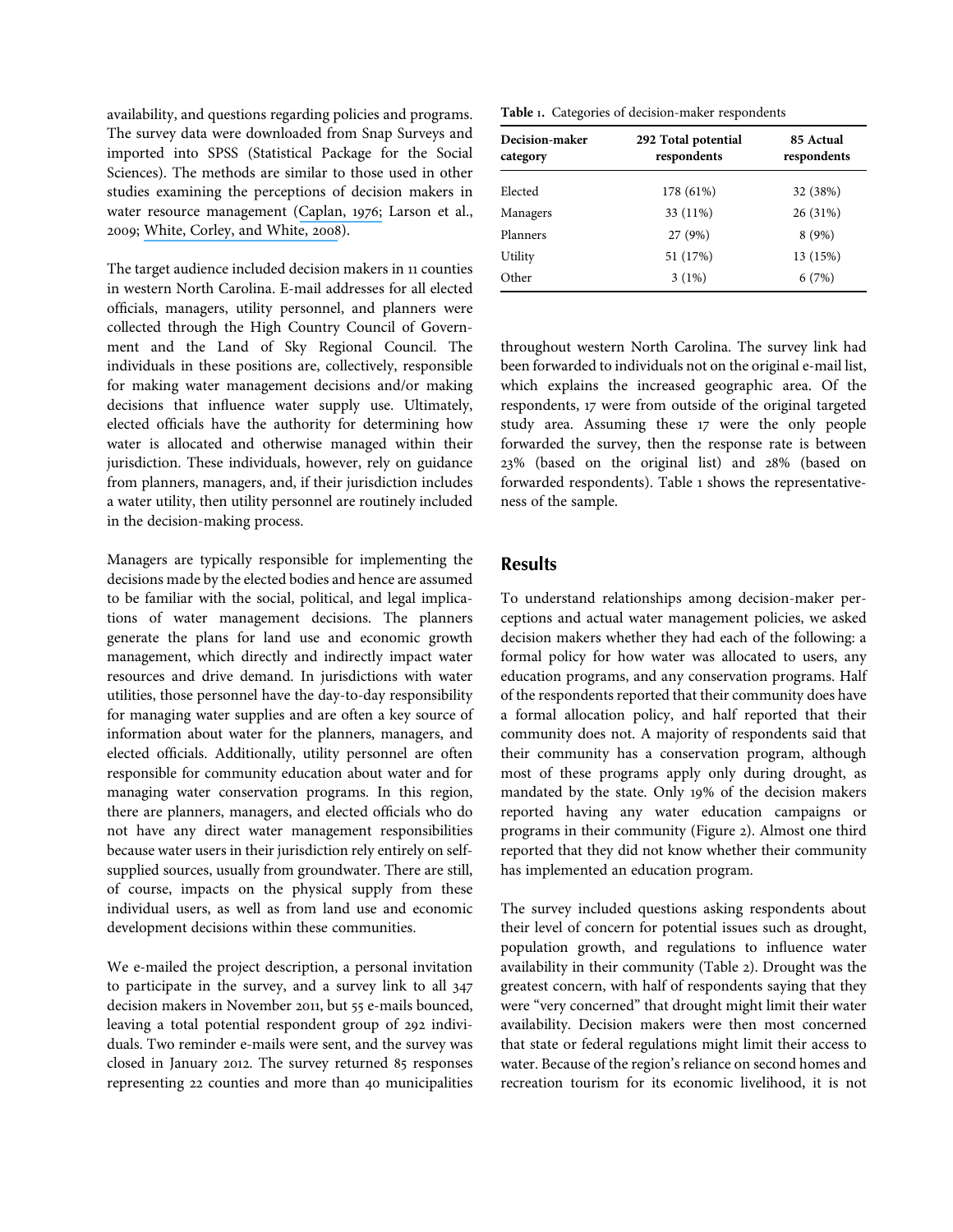<span id="page-5-0"></span>surprising that decision makers did not express concern that population growth or second-home ownership might limit the water supply.

The survey also asked respondents to rank the influence of seven criteria on their community's decision-making process for allocating water to new users (Table 3). The ability for the existing infrastructure to support new use was easily the most influential criterion, followed by economic



Figure 2. Results from survey questions about whether a community has specific water management programs or policies.

concerns and the potential for drought as most influential in allocation decisions.

We also asked respondents to rank six potential benefits from implementing a conservation program (Table 4). While infrastructure was the primary criterion for allocating water, most decision makers were less likely to see conservation as a means to reduce infrastructure needs.

Perhaps most relevant to environmental professionals is the low level of concern and attention that these decision makers grant to the relationship between water management

Table 4. Survey item: Please rank from 1 to 6, with 1 being the most beneficial to 6 being the least beneficial, these potential benefits from implementing a conservation program

| Results (no.)                           | Mean rank | Mode   |
|-----------------------------------------|-----------|--------|
| Lengthen life span of water supply (78) | 2.10      | 1(49%) |
| Reduce threat from drought (75)         | 2.35      | 1(48%) |
| Reduce infrastructure needs (75)        | 2.72      | 1(28%) |
| Improve environmental conditions (76)   | 3.20      | 4(34%) |
| Provide ecosystem services (75)         | 4.09      | 5(48%) |

Table 2. Survey question: How concerned are you about the potential for each of the following to reduce the amount of water available to your community?

| Results (no.)                                    | Not at all | Somewhat | <b>Very</b> |
|--------------------------------------------------|------------|----------|-------------|
| Drought (84)                                     | 3(4%)      | 39 (46%) | 42 (50%)    |
| State regulations (83)                           | 17 (20%)   | 40 (48%) | 26 (31%)    |
| Federal regulations (82)                         | 15 (18%)   | 45 (55%) | 22 (27%)    |
| General population growth (84)                   | 26 (31%)   | 48 (57%) | 10 (12%)    |
| Housing development for full time residents (84) | 33 (39%)   | 41 (49%) | 10 (12%)    |
| Second-home development (83)                     | 36 (43%)   | 39 (47%) | $8(10\%)$   |
| Tourism (82)                                     | 35 (73%)   | 41 (50%) | 6(7%)       |

Table 3. Survey item: Please rank from 1 to 7, with 1 as the most important and 7 as the least important, the following in terms of their influence on your community's decision-making process for allocating water to new users

| Results (no.)                                         | Mean rank | Mode   |
|-------------------------------------------------------|-----------|--------|
| Ability of infrastructure to support new use (70)     | 2.44      | 2(37%) |
| Potential for economic benefits to the community (69) | 3.04      | 1(29%) |
| Potential for drought (75)                            | 3.07      | 1(35%) |
| Compliance with state regulations (70)                | 3.44      | 1(27%) |
| Ability to sustain the supply for the long term (72)  | 3.44      | 1(25%) |
| Environmental concerns (71)                           | 3.52      | 4(20%) |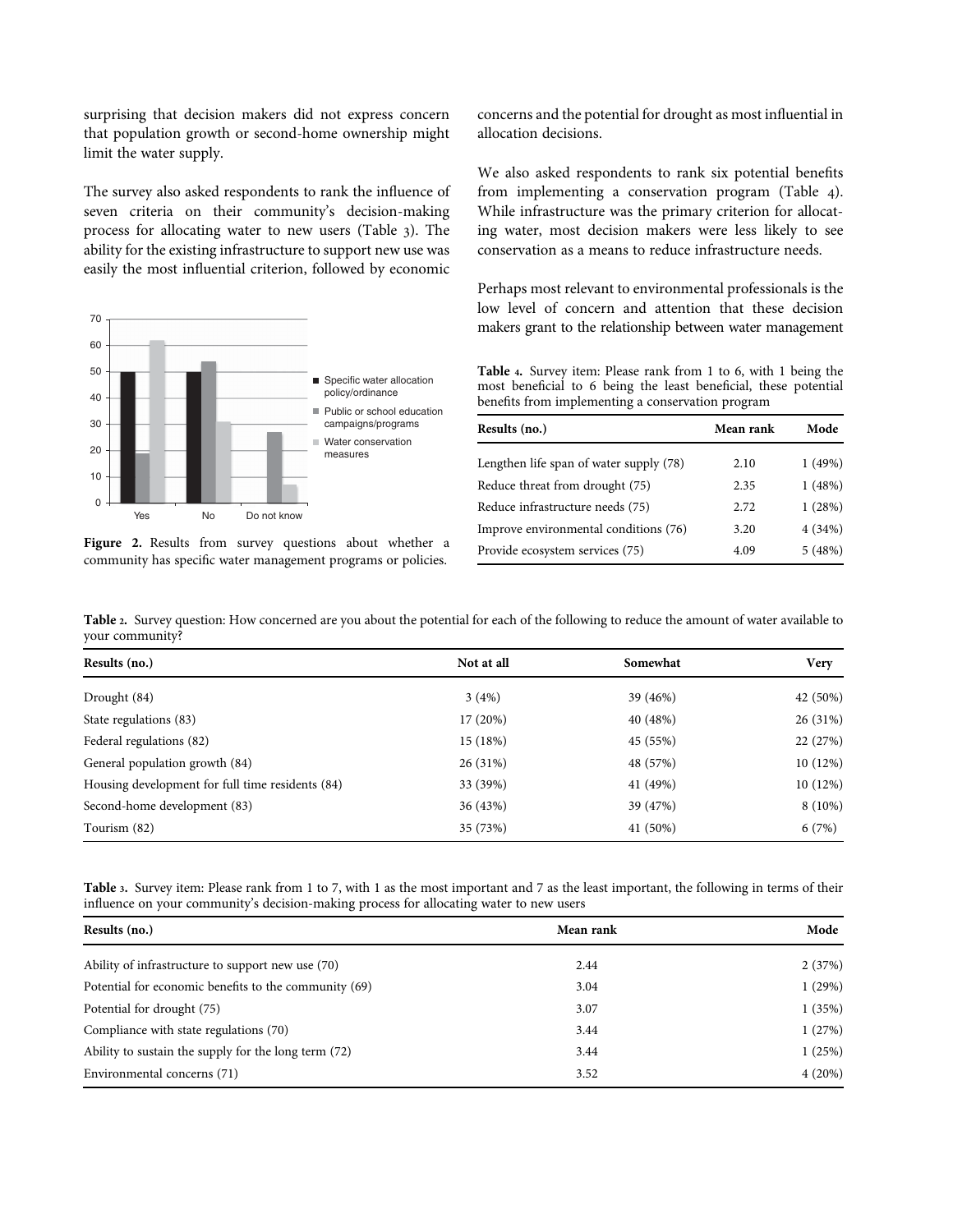| Water management measures | Concerned that drought will reduce available supply: | 15 Yes       | <b>46 No</b> | 23 Do not know   |
|---------------------------|------------------------------------------------------|--------------|--------------|------------------|
| Education programs*       | Not at all                                           | $\mathbf{0}$ | 2            | 9                |
|                           | Somewhat                                             | 67           | 52           | 22               |
|                           | Very                                                 | 33           | 46           | 70               |
| Conservation measures*    | Not at all                                           | $\mathbf{0}$ | 12           | $\boldsymbol{0}$ |
|                           | Somewhat                                             | 40           | 58           | 60               |
|                           | Very                                                 | 60           | 31           | 40               |
| Allocation policies       | Not at all                                           | 2            | 5            | $\bf{0}$         |
|                           | Somewhat                                             | 48           | 45           | $\mathbf{0}$     |
|                           | Very                                                 | 50           | 50           | $\mathbf{0}$     |

Table 5. Respondent concern for drought to reduce the available water supply cross-referenced with implemented water management measures

\*p≤0.05.

Table 6. Relationship between the presence of allocation policy, education, or conservation programs and perceptions of drought: mean score from ranked list reported

| Water management measure  |             | Potential for drought to influence<br>allocation decisions <sup><math>\dagger</math></sup> (no.) | Reduce threat from drought as<br>benefit of conservation program <sup>††</sup> (no.) |
|---------------------------|-------------|--------------------------------------------------------------------------------------------------|--------------------------------------------------------------------------------------|
| Allocation policies       | Yes         | $3.43^{*}(40)$                                                                                   | 2.39(38)                                                                             |
|                           | No          | 2.66(35)                                                                                         | 2.30(37)                                                                             |
| <b>Education</b> programs | Yes         | 2.92(13)                                                                                         | 1.77(13)                                                                             |
|                           | No          | 3.07(42)                                                                                         | 2.30(43)                                                                             |
|                           | Do not know | 3.15(20)                                                                                         | 2.84(19)                                                                             |
| Conservation measures     | Yes         | $2.51**$ (49)                                                                                    | $1.98*(49)$                                                                          |
|                           | No          | 4.10(21)                                                                                         | 2.71(21)                                                                             |
|                           | Do not know | 4.20(5)                                                                                          | 4.40(5)                                                                              |

\* $p \le 0.1$ , \*\*  $p \le 0.01$ . <sup>†</sup>Scale 1-7, with 1 being most influential, <sup>††</sup>Scale 1-6, with 1 being most important.

and environmental impacts. As shown in [Tables](#page-5-0) 3 and [4](#page-5-0), environmental concerns were ranked lowest in their influence on water allocation decisions, improved environmental conditions ranked second lowest as a benefit to implementing a conservation program, and providing ecosystem services was perceived to be the least beneficial reason to implement a conservation program. Respondents whose communities do not have formal allocation policies or conservation programs ranked environmental concerns more highly than did those who have these measures in place, and these relationships are significant.

Because drought was reported as the most prominent threat to a water supply, we compared that expressed concern with whether the decision maker's community had implemented education programs, conservation measures, or adopted formal allocation policies (Table 5). As might be expected,

those respondents who said that they were very concerned about drought were more likely to represent communities that have conservation programs. They were not, however, more likely to have education programs. Decision-maker concern for drought to impact their water supply has a limited relationship to whether a community has a formal allocation policy.

Although the correlation is not strong, respondents with formal allocation policies do rank drought as being less influential in making actual allocation decisions than did those respondents whose communities do not have formal policies (Table 6). Additionally, respondents whose communities have conservation measures in place are much more likely to say that drought influences allocation decisions and somewhat more likely to see reducing the threat of drought as a benefit of conservation programs.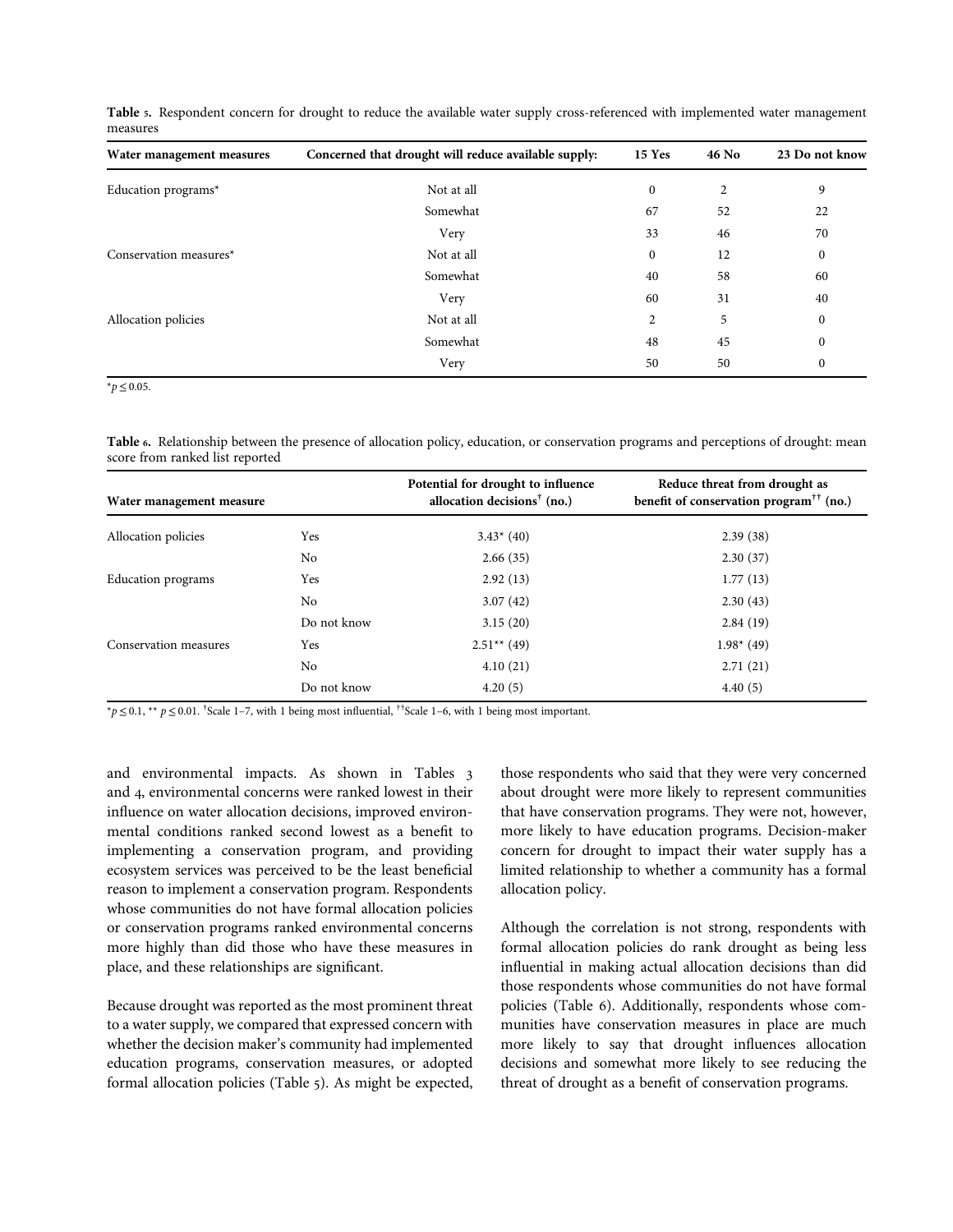<span id="page-7-0"></span>Table 7. Percent of respondents reporting perceived and expected changes in available water cross-referenced with whether the respondent's community has a conservation program

|                           | <b>Conservation program</b> |                |             |
|---------------------------|-----------------------------|----------------|-------------|
| Change in available water | <b>Yes</b>                  | N <sub>0</sub> | Do not know |
| Over the past 10 years*   |                             |                |             |
| Do not know               | 17                          | 27             | 67          |
| Less water                | 40                          | 15             | 17          |
| No change                 | 32                          | 50             | 0           |
| More water                | 11                          | 8              | 17          |
| Over next the 10 years    |                             |                |             |
| Do not know               | 11                          | 23             | 50          |
| Less water                | 32                          | 23             | 33          |
| No change                 | 28                          | 27             | 17          |
| More water                | 28                          | 27             | 0           |

\*p≤ 0.05.

Respondents were asked about changes in available water over the past 10 years and what they expect over the next 10 years. About 35% reported that water availability has not changed in the past 10 years, and another 25% reported that they do not know whether water availability has changed. Decision makers who reported having a conservation program perceive that less water has been available to their community over the past 10 years, and those whose community does not have a conservation program are more likely to report that there has not been any change in water availability (Table 7). [Cockerill](#page-8-0) (in press) documented that these specific decision makers do not use actual flow data in determining whether water availability has changed or is predicted to change. Therefore, some decision makers might perceive that there is less water precisely because their community has implemented a conservation program rather than a perception of less water driving a need for a conservation program.

### Conclusion

The data reported here suggest complex relationships among decision-maker perceptions and the presence of water management policies and programs. These survey data reflect an internal consistency among stated priorities, levels of concern, and the presence of various water management measures for decision makers in these communities. What is not entirely clear is if, how, and when the decision-maker perceptions are influencing policy and program development rather than the presence of a policy or program influencing

decision-maker perceptions about water management issues. Although these decision makers do recognize the potential for drought to affect water supplies, they are much less likely to believe that human-driven use will limit their access to water. As Larson et al. ([2009](#page-8-0)) noted, this perception can reduce the impetus for demand-side, conservation-based management. Despite the moderate concern expressed about their future water supply, 62% of respondents report that their community has implemented conservation measures. This, however, is not necessarily indicative of local concern because the state mandates conservation measures during drought and for most of the reporting communities that is the only conservation measure in place. Only 19% of respondents report having education programs, and this result perhaps better reflects the lack of general concern about water availability. The overall lack of attention to environmental issues as relevant to water management also suggests a general lack of concern, as well as perhaps a lack of awareness about how water management decisions relate to environmental conditions. It is interesting, however, that decision-maker attitudes about environmental issues, as well as stated perceptions about the influence of drought on making allocation decisions, do differ when a formal water allocation policy is in place. This may be because some of these decision makers perceive the formal allocation policy as addressing these concerns appropriately.

Because water supplies have historically been and largely continue to be abundant in this region, a general lack of concern is not surprising. If water quantity is not perceived to be a limitation, then short-term economic needs can continue to drive water management decisions and there is no perceived need to shift to a demand-side management approach. While water supplies are abundant, continuing to focus on economic interests and assuming water will be available may work, but as the population continues to climb in this area, these results raise questions about the ability of these communities to manage water sustainably for the long term.

#### References

Agnew, J. 2011[. Waterpower: Politics and the Geography of Water](https://www.researchgate.net/publication/233098317_Waterpower_Politics_and_the_Geography_of_Water_Provision?el=1_x_8&enrichId=rgreq-f91298bf66c907e53cf8961c363db734-XXX&enrichSource=Y292ZXJQYWdlOzI3MTQwNDY3MDtBUzozNDIwNDYzODU2ODg1NzZAMTQ1ODU2MTYyMTQwMg==) Provision. [Annals of the Association of American Geographers](https://www.researchgate.net/publication/233098317_Waterpower_Politics_and_the_Geography_of_Water_Provision?el=1_x_8&enrichId=rgreq-f91298bf66c907e53cf8961c363db734-XXX&enrichSource=Y292ZXJQYWdlOzI3MTQwNDY3MDtBUzozNDIwNDYzODU2ODg1NzZAMTQ1ODU2MTYyMTQwMg==) 101(3): 463–[476](https://www.researchgate.net/publication/233098317_Waterpower_Politics_and_the_Geography_of_Water_Provision?el=1_x_8&enrichId=rgreq-f91298bf66c907e53cf8961c363db734-XXX&enrichSource=Y292ZXJQYWdlOzI3MTQwNDY3MDtBUzozNDIwNDYzODU2ODg1NzZAMTQ1ODU2MTYyMTQwMg==).

[Bolson, J., C. Martinez, N. Breuer, P. Srivastava, and P. Knox.](https://www.researchgate.net/publication/257480698_Climate_information_use_among_southeast_US_water_managers_Beyond_barriers_and_toward_opportunities?el=1_x_8&enrichId=rgreq-f91298bf66c907e53cf8961c363db734-XXX&enrichSource=Y292ZXJQYWdlOzI3MTQwNDY3MDtBUzozNDIwNDYzODU2ODg1NzZAMTQ1ODU2MTYyMTQwMg==) 2013. Climate [Information Use among Southeast US Water Managers: Beyond Barriers](https://www.researchgate.net/publication/257480698_Climate_information_use_among_southeast_US_water_managers_Beyond_barriers_and_toward_opportunities?el=1_x_8&enrichId=rgreq-f91298bf66c907e53cf8961c363db734-XXX&enrichSource=Y292ZXJQYWdlOzI3MTQwNDY3MDtBUzozNDIwNDYzODU2ODg1NzZAMTQ1ODU2MTYyMTQwMg==) and toward Opportunities. [Regional Environmental Change](https://www.researchgate.net/publication/257480698_Climate_information_use_among_southeast_US_water_managers_Beyond_barriers_and_toward_opportunities?el=1_x_8&enrichId=rgreq-f91298bf66c907e53cf8961c363db734-XXX&enrichSource=Y292ZXJQYWdlOzI3MTQwNDY3MDtBUzozNDIwNDYzODU2ODg1NzZAMTQ1ODU2MTYyMTQwMg==) 13(Suppl. 1): S[141](https://www.researchgate.net/publication/257480698_Climate_information_use_among_southeast_US_water_managers_Beyond_barriers_and_toward_opportunities?el=1_x_8&enrichId=rgreq-f91298bf66c907e53cf8961c363db734-XXX&enrichSource=Y292ZXJQYWdlOzI3MTQwNDY3MDtBUzozNDIwNDYzODU2ODg1NzZAMTQ1ODU2MTYyMTQwMg==)–S151.

Butler, D., and F.A. Memon. 2006. Water Demand Management. IWA (International Water Association), London, 361pp.